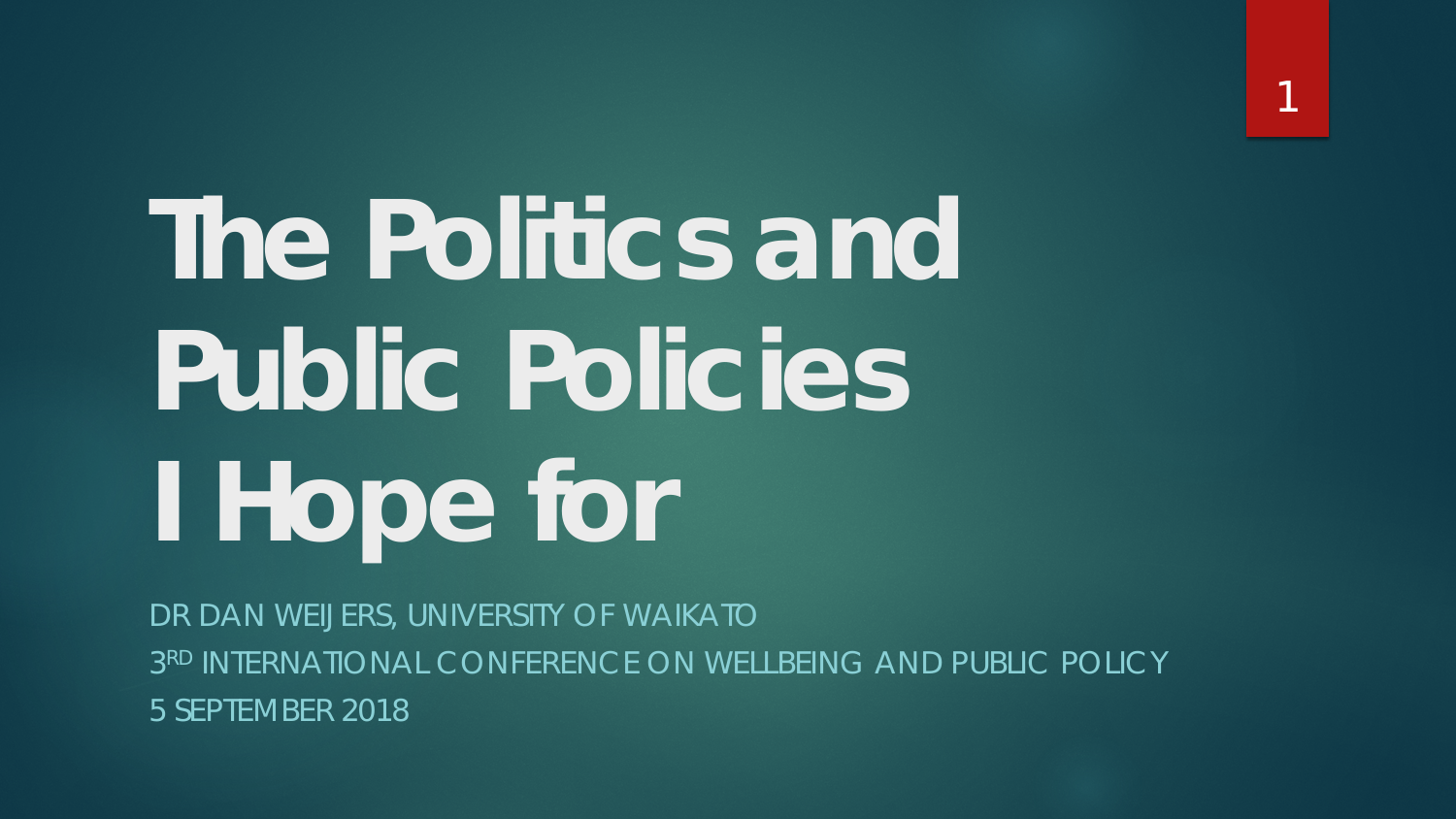### The problem: Politics

- ▶ Politics is rarely about policies
- Politics is often about "optics":
	- Personalities (drink-a-beer-with-ableness)
	- Scandles (-gates)
	- ▶ Who made a mistake (or flipped a flop)
	- ▶ Socio-historical voting institutions (e.g. farmers)
- $\blacktriangleright$  This process encourages the wrong kind of people to get into politics
- Bad politicians make bad policies (too many e.g.s)

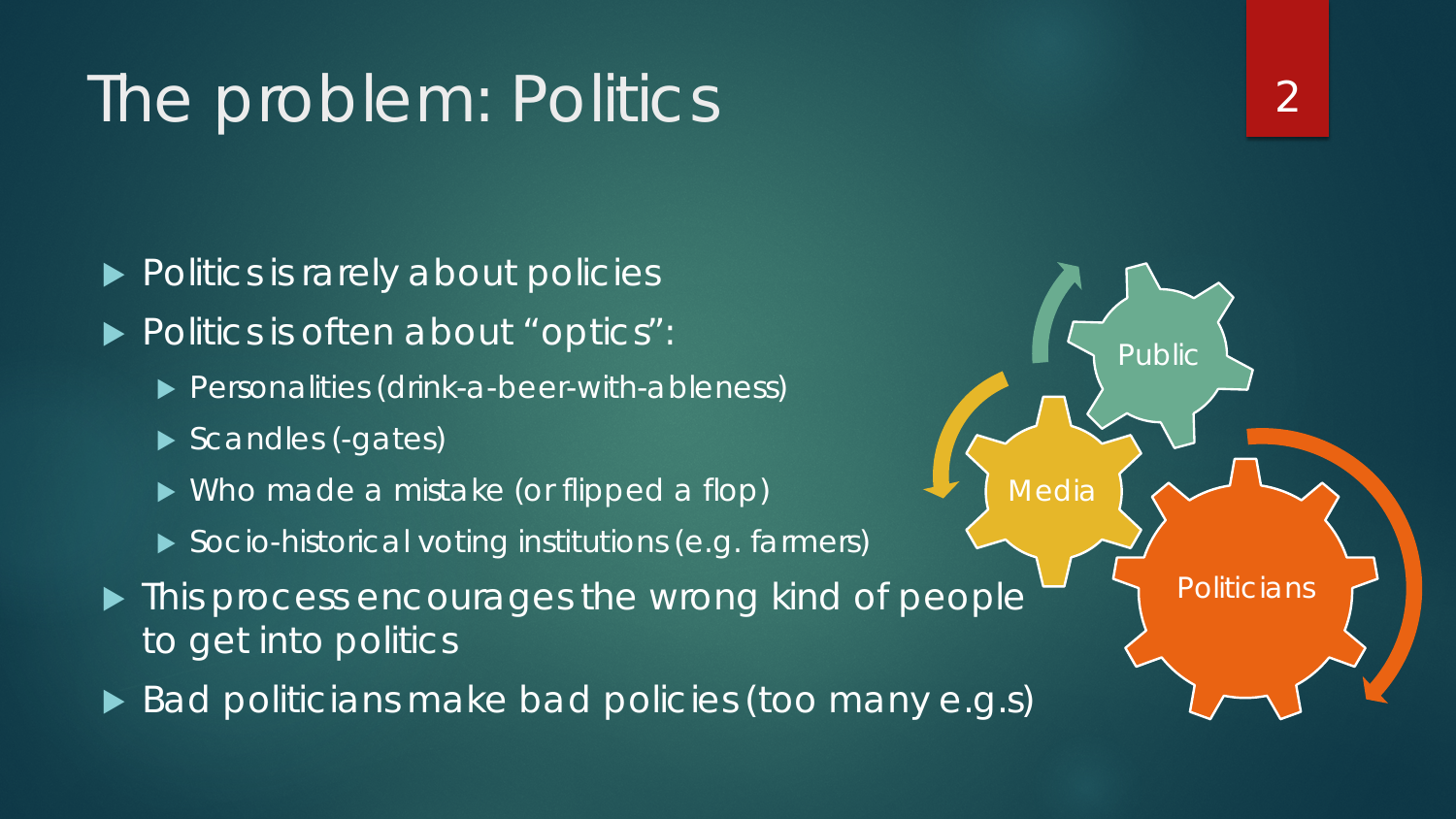#### Bad policies?

- ▶ Policies that are not evidence based (or worse)
- ▶ Policies that look good but don't really do anything
- ▶ Policies that have negative wellbeing effects for many New Zealanders
- ▶ Policies that have negative wellbeing effects for New Zealanders that are already struggling
- ▶ Policies that may improve some indicator but do not improve wellebing
	- ▶ E.g. Doing something that increases production but not wellbeing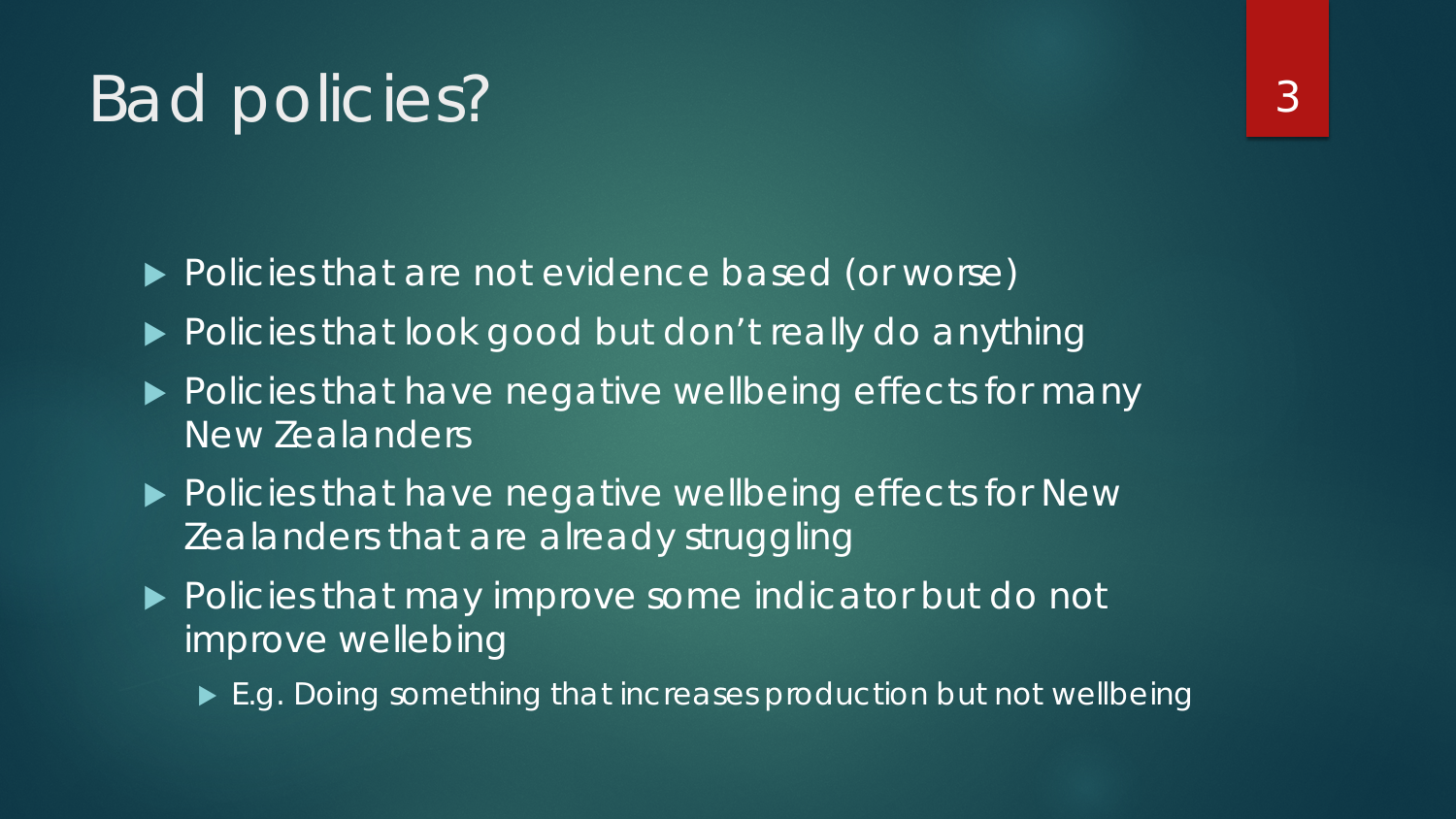### Good policies?

▶ Policies that efficiently and fairly promote wellbeing

- Efficiency is a common policy goal
- **Fairness is complex, but includes treating like alike (not** necessarily in the Don Brash way)
- $\triangleright$  Wellbeing = when peoples' lives go well (for them)
- **Promoting wellbeing is probably best pursued through** providing *capabilities*
	- *Real* opportunities to pursue (non-anti-social) views of the good life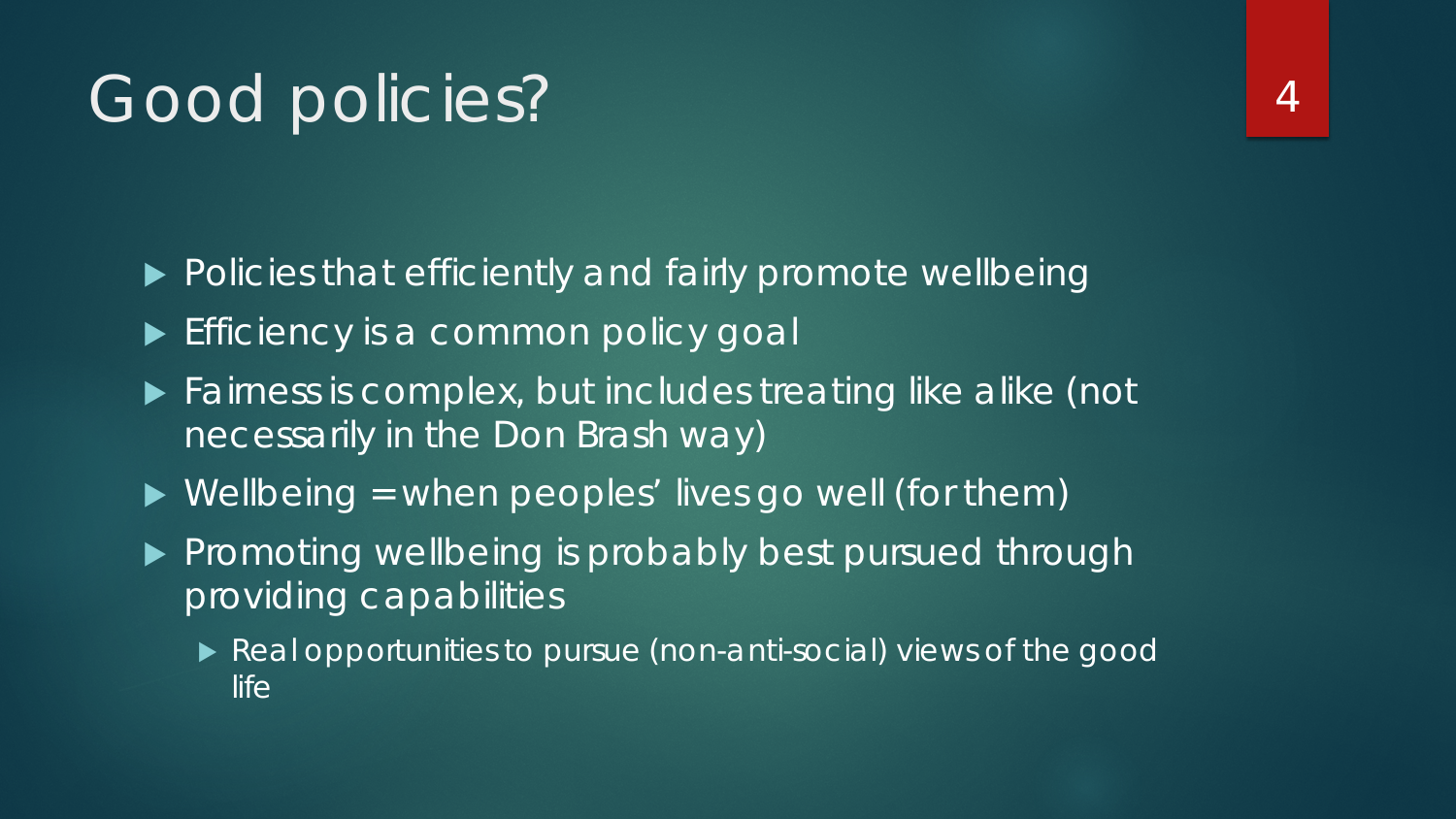## Like using the Treasury's Living Standards Framework

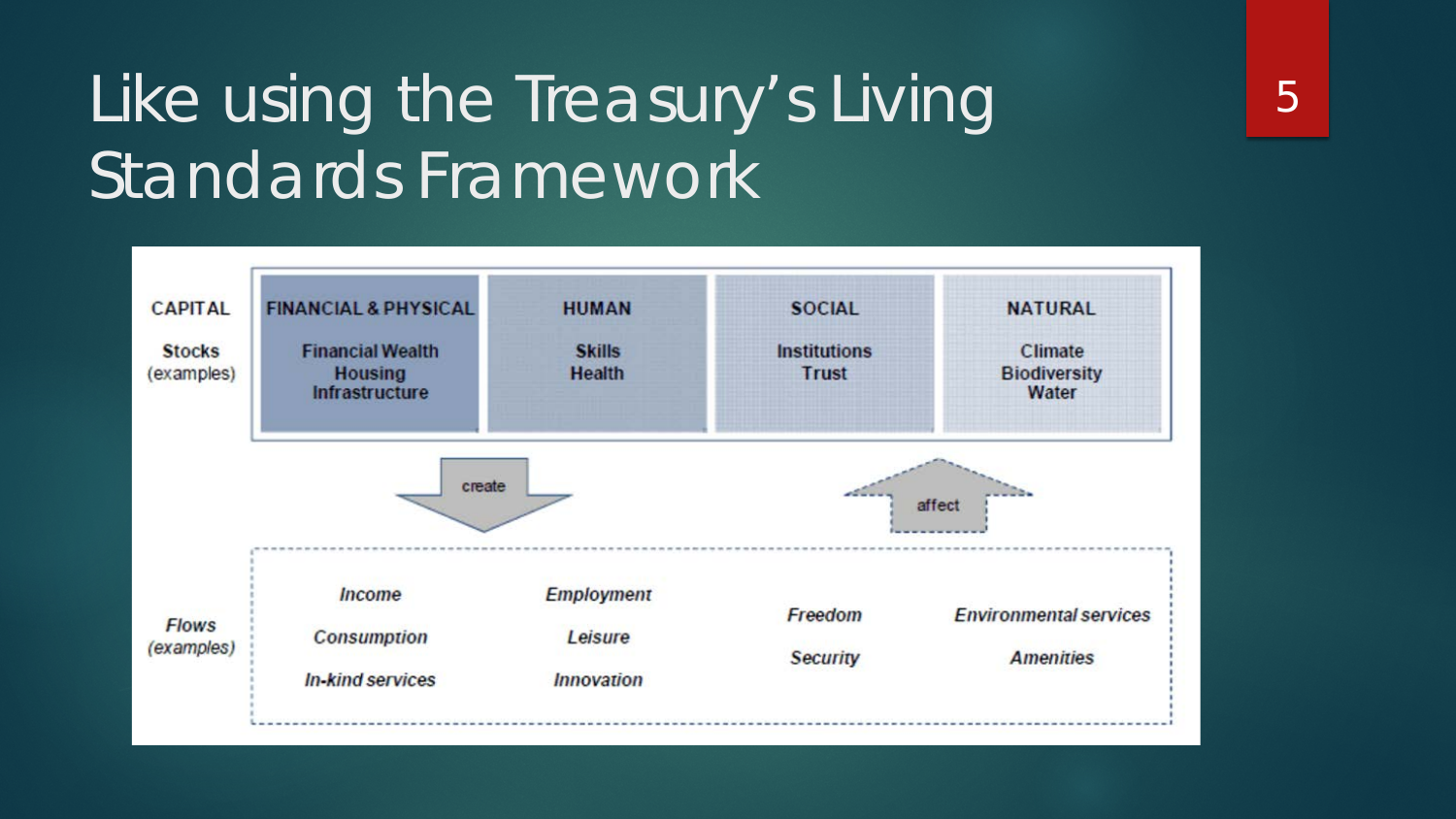# But how to get politicians (and the public) interested in good policies?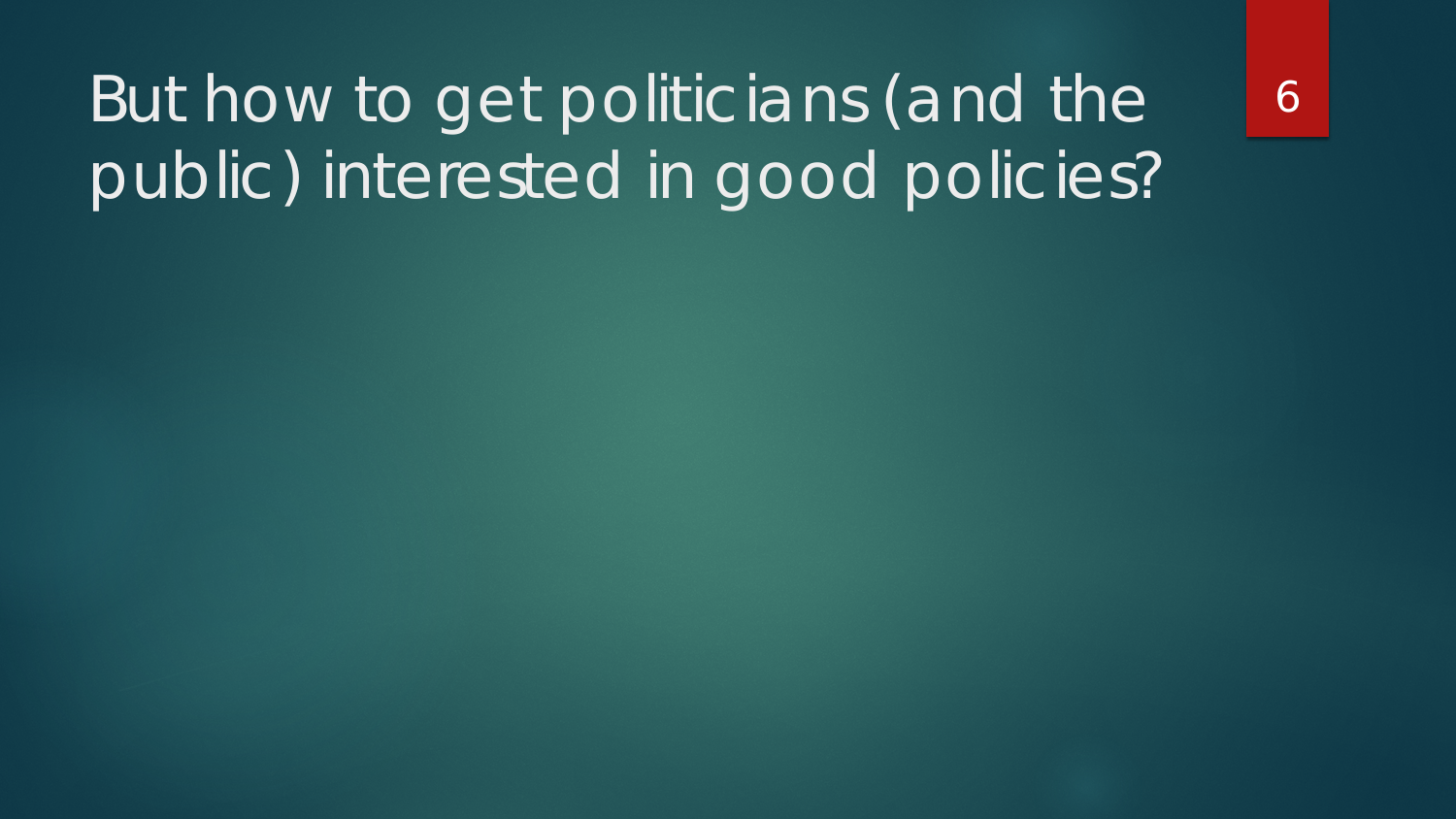A naïve proposal for a richly democratic wellbeing-centred political-policy process (Overview)

- Generate a list of Nzers goals for NZ
- ▶ Political parties rank the goals
- ▶ Political parties generate policy proposals
- $\blacktriangleright$  The policy proposals are assessed relative to the goals
- **> "Actual" rankings are assigned to political parties**
- $\blacktriangleright$  The media report on the policy goals information
- $\blacktriangleright$  Citizens vote for political parties (informed by goals)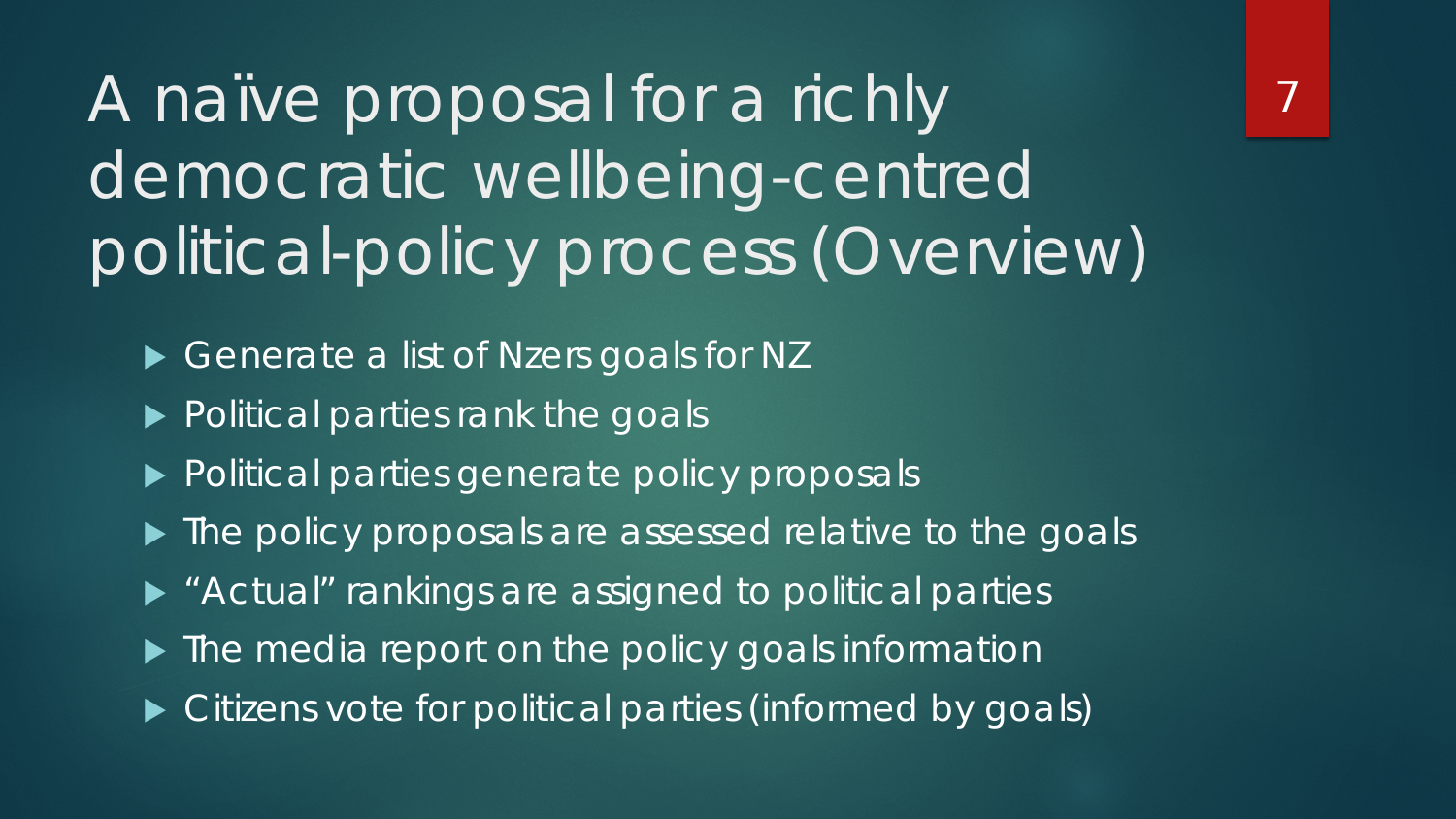Richly Democratic Wellbeing-Centred Political-Policy Process: Generate Goals

- ▶ Stats NZ arranges for a large study of NZers goals for NZ (similar to Australian efforts circa 2012)
- A list of (~10?) common goals are created
- $\blacktriangleright$  The list is included in the census for NZers to rank
	- Gets amended via the same process as adding religions to the census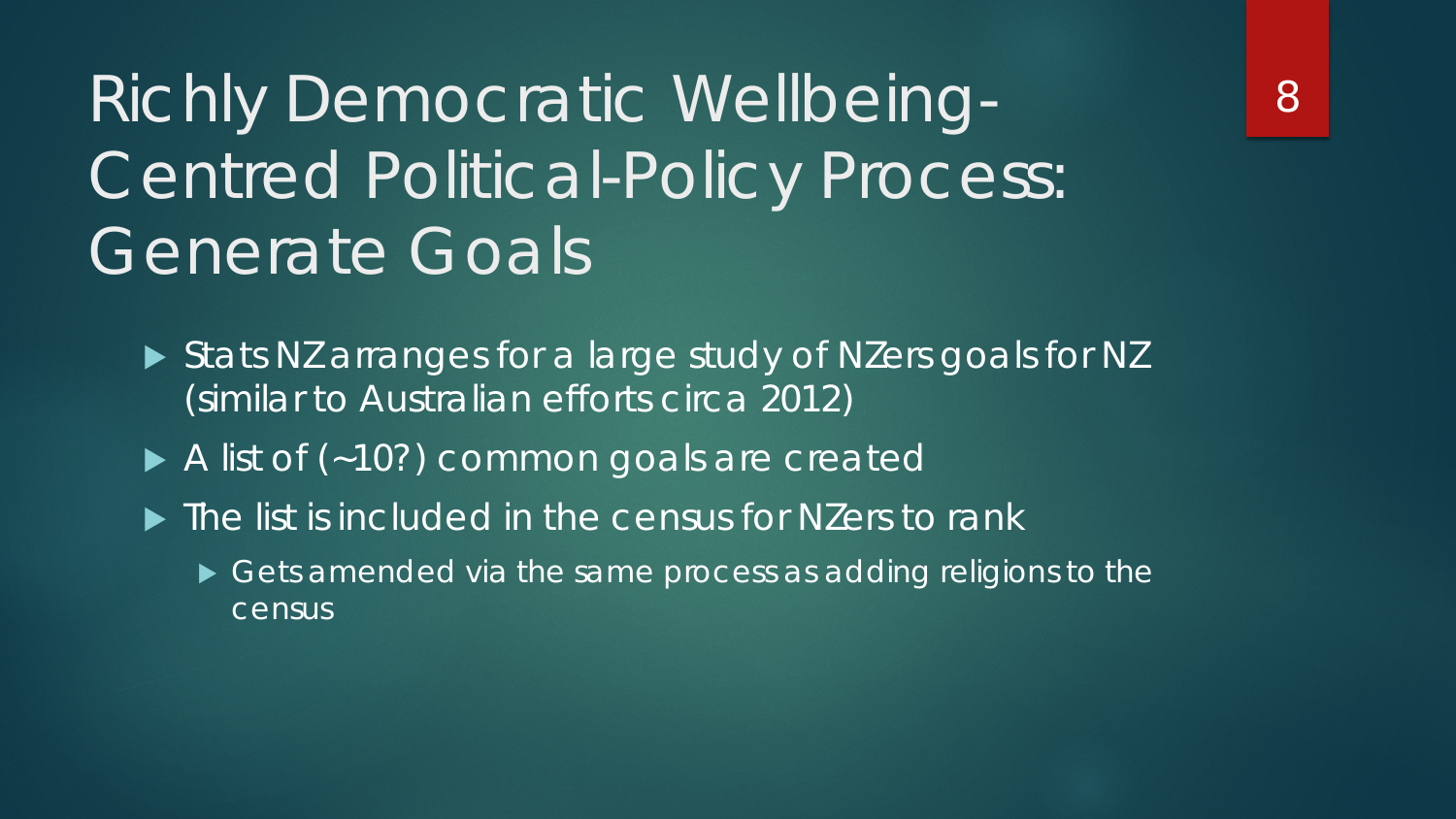# RDWPPP: Political parties rank the goals

- ▶ Parties use their own processes to decide their policy goals
- $\blacktriangleright$  They can combine the new goals information with their own polling etc.
- In The parties can campaign on the goals they are prioritizing
	- (instead of saying they are pro everything good)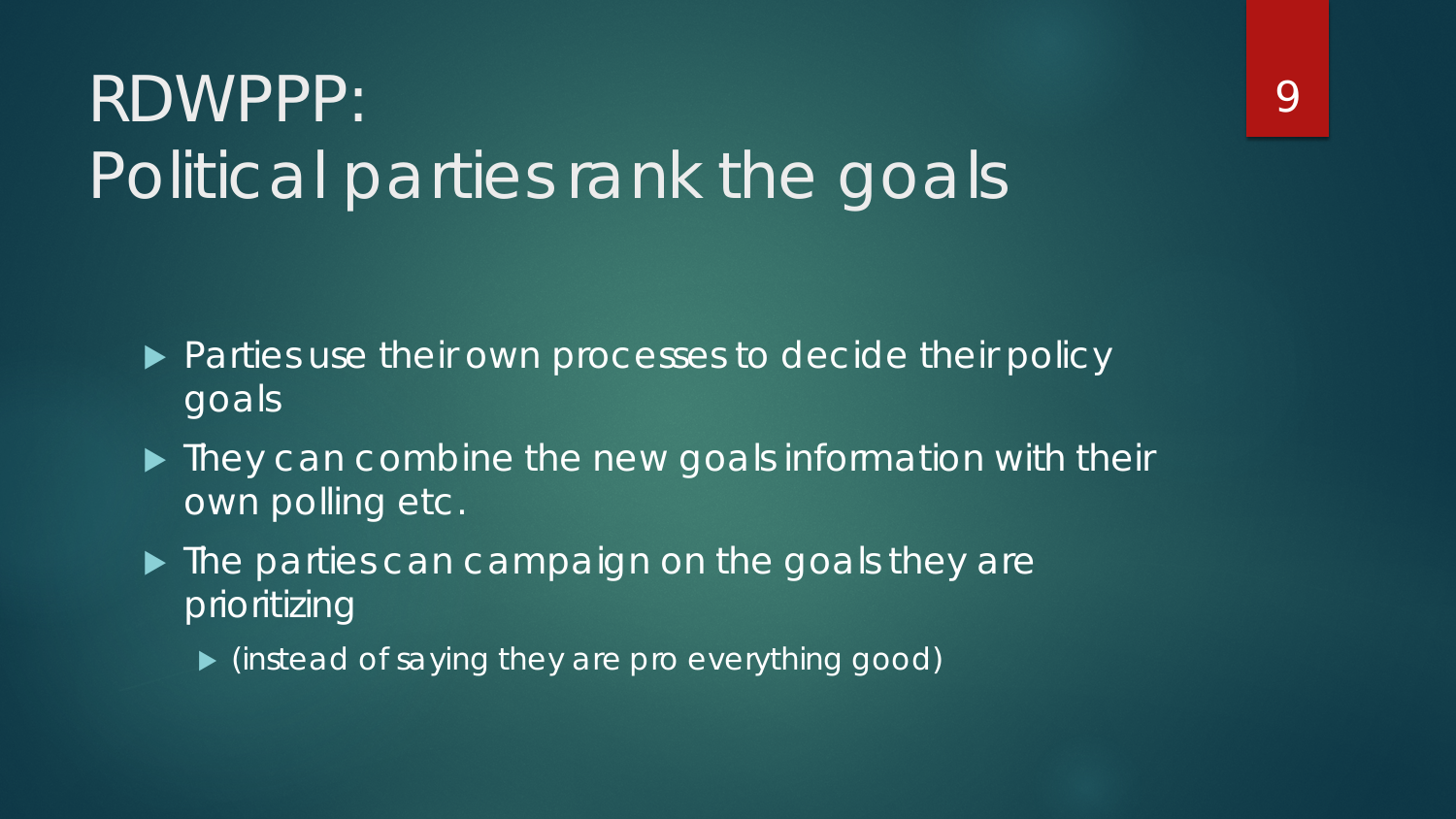# RDWPPP: Policy proposals are assessed relative to the goals



- ▶ The assessments are fully transparent
- ▶ They include a user-friendly goal-based summary and specific comments
- Inis would be a lot of work up front and X months out from each election
- Journalists, think tanks, and academics should monitor and assess these assessments to keep them honest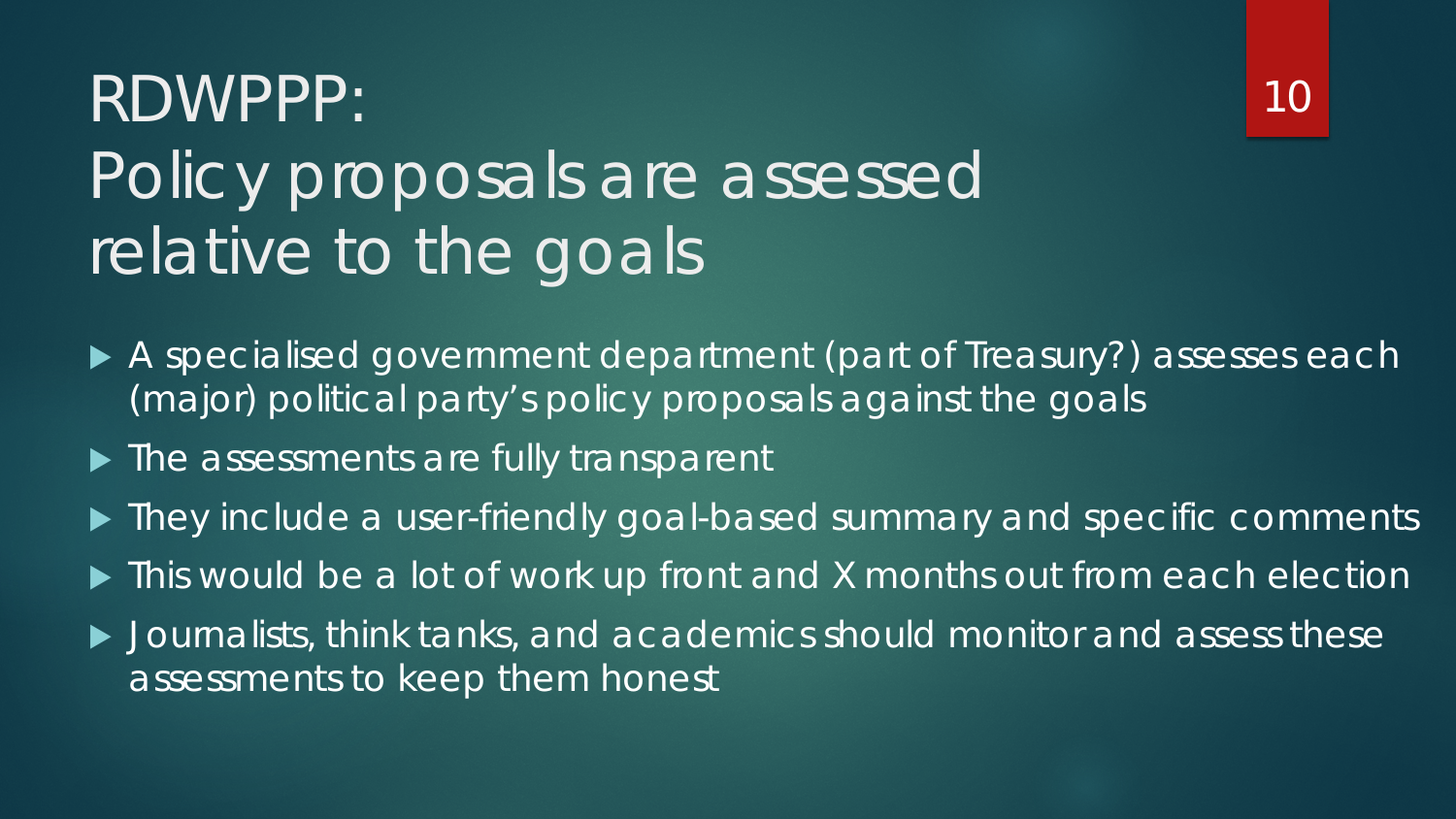### RDWPPP: "Actual" rankings are assigned to political parties

- ▶ Political parties are assigned a ranking of the goals based on their proposed policies
- ▶ The assigned rankings are updated as new policy proposals are released and especially enacted by government
- ▶ The rankings are publicised in a user-friendly way
	- ▶ ?A specific set of graphical indicators is always used?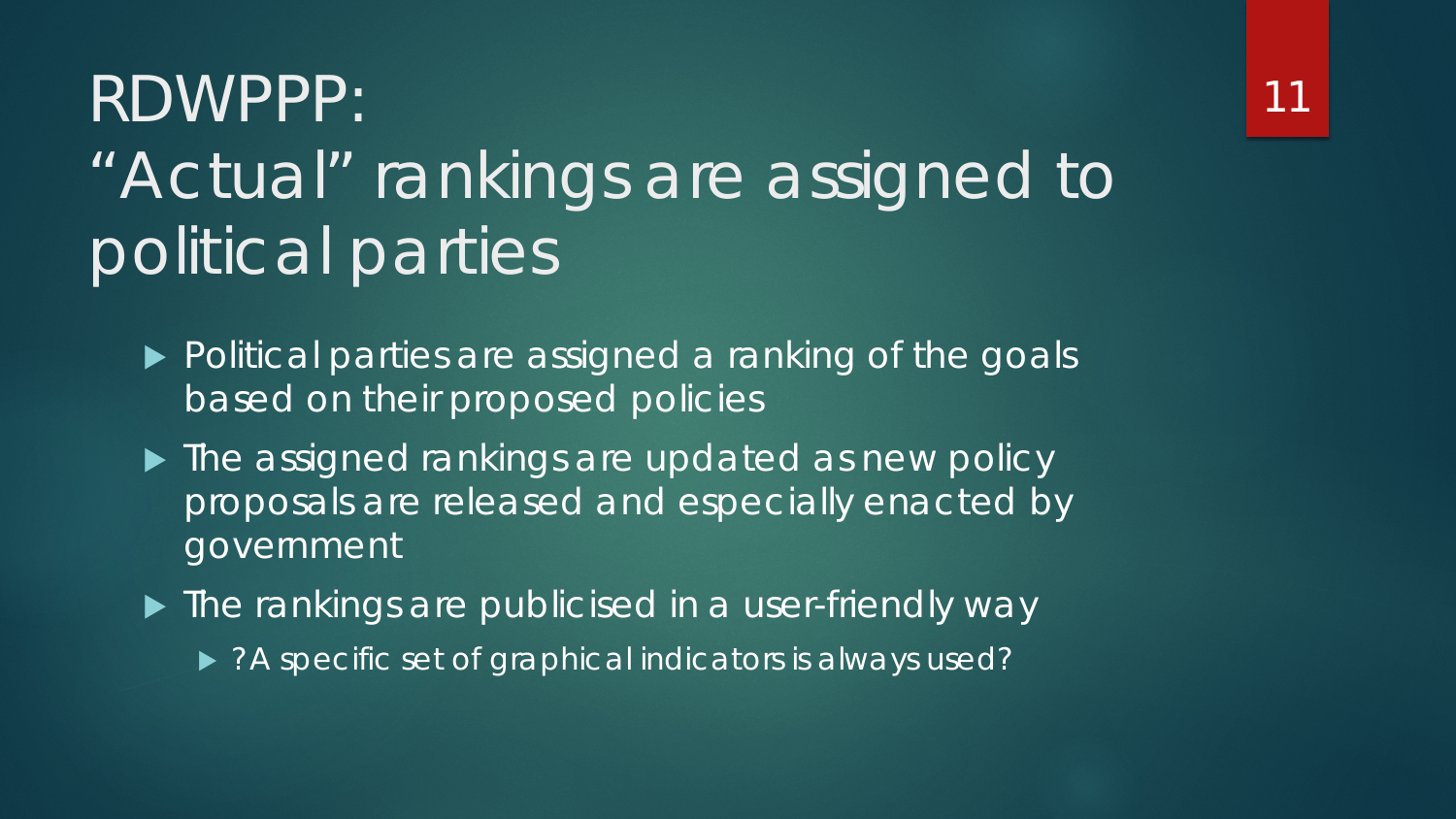# RDWPPP: The media report on the policy goals information

- All reporting is highly user-friendly
- Discrepancies between stated and "actual" goal rankings
- ▶ Changes in a party's stated or "actual" goal rankings
- ▶ Comparisons between different parties' rankings

• ?Ways to refine the system in light of the above?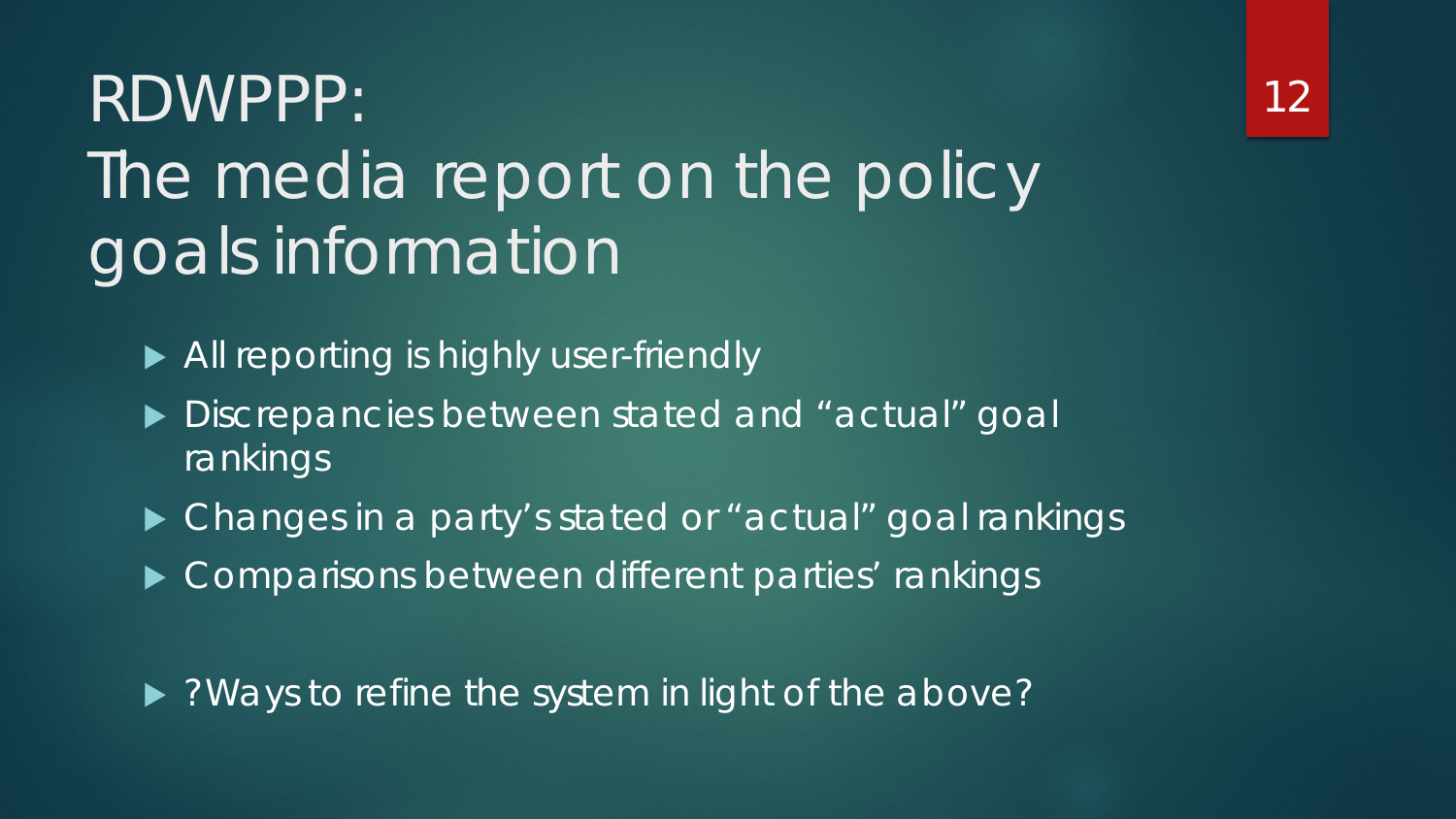# RDWPPP: Citizens vote for political parties (informed by goals)

- ▶ Citizens can introspect their own goal ranking
- $\blacktriangleright$  Citizens could use software to discover their policy goals ranking
	- ► E.g. Multiple pair-wise choices
- ▶ Citizens could use software to see which political parties best match their policy goal ranking
- ▶ Citzens can easily find user-friendly unbasied policy assessments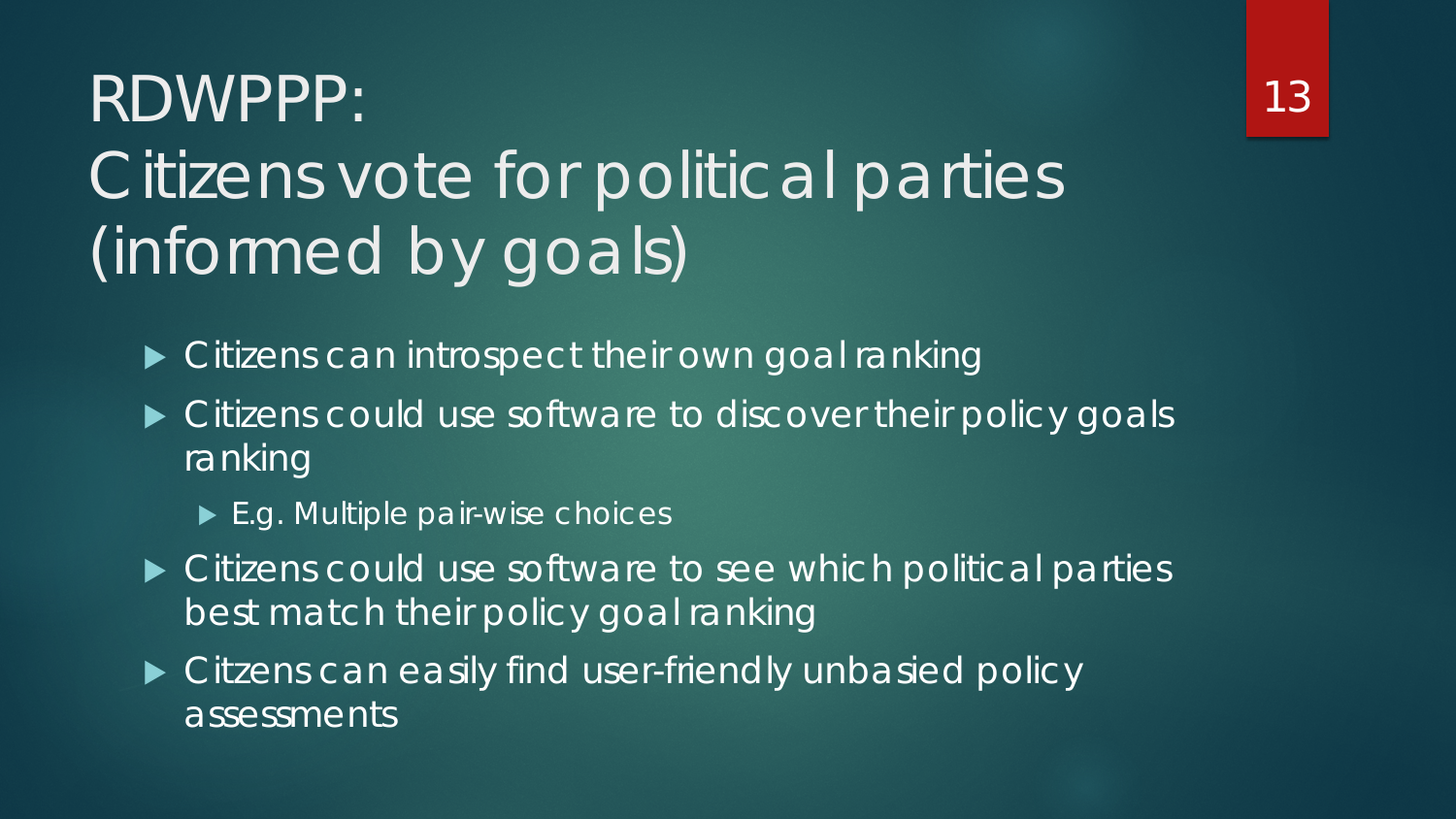#### ?The solution?: RDWPPP

- $\blacktriangleright$  Media workers find it easier to report on policies and political party's policy goals
- ▶ Citzens now find it easier to investgate (or hear about) whether specific policies or political parties share their policy goals
- ▶ Politicians come under pressure to make politics about good policy



14